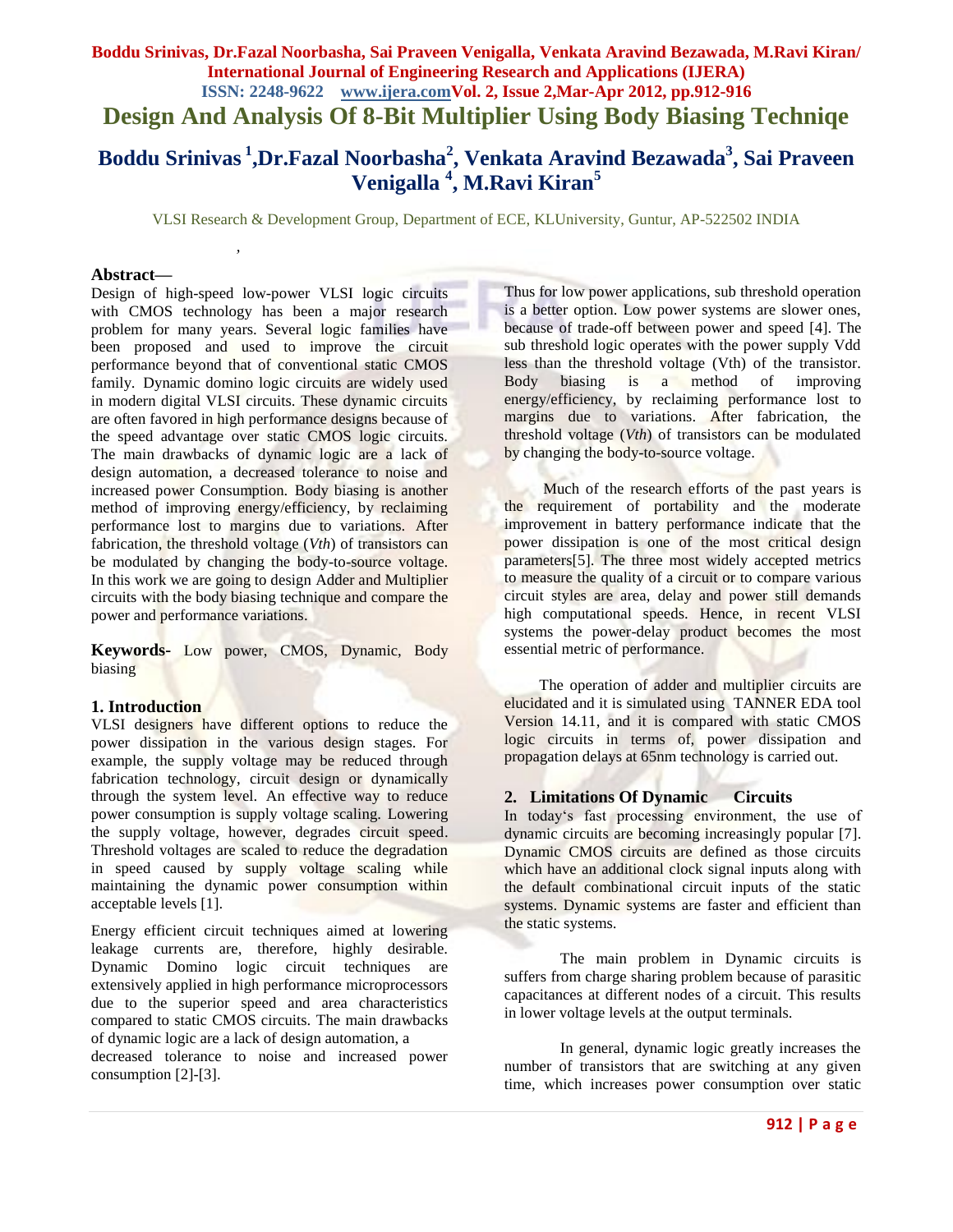CMOS. There is several power saving techniques that can be implemented in a dynamic logic based system.







**Fig.1:** dynamic logic circuit

## **3. Body Biasing**

Body bias involves connecting the transistor bodies to a bias network in the circuit layout rather than to power or ground. The body bias can be supplied from an external (off-chip) source or an internal (on-chip) source.

Body biasing is a method of improving energy/efficiency, by reclaiming performance lost to margins due to variations. After fabrication, the threshold voltage (*VTH*) of transistors can be modulated by changing the body-to-source voltage.

## **3.1. BODY BIASING TECHNIQES**

In order to enhance the performance of the circuit, various body biasing techniques are used. The substrate of the MOS transistors is connected in six different ways. Six body biasing schemes for the evaluation networks are shown below.

1. The substrate of NMOS is connected to clock and the substrate of PMOS is connected to supply Voltage V<sub>DD</sub>  $(SB1)$ . It is shown in figure 2(a).

2. The substrate of NMOS and PMOS is connected to clock (SB2). It is shown in figure 2(b).

3. The substrate of NMOS is connected to supply voltage VDD and the substrate of PMOS is connected to clock (SB3). It is shown in figure 3(a).

4. The substrate of NMOS is connected to supply voltage VDD and the substrate of PMOS is connected to Ground (SB4). It is shown in figure 3(b).

5. The substrate of NMOS and PMOS both connected to supply voltage VDD (SB5). It is shown in figure 4(a).

6. The substrate of NMOS is connected to its source terminal and the substrate of PMOS is connected to clock (SB6). It is shown in figure 4(b).







## **Fig.4**(a) SB5,(b) SB6

## *3.2 ENERGY/EFFICIENCY OF BODY BIASING*

Body biasing was proposed as a means of improving energy/efficiency, and has been implemented in a wide range of chips. After fabrication, the threshold voltage (*VTH*) of transistors can be modulated by changing the body-to-source voltage. In bulk MOSFETs, the *VTH* is given by the set of the set of the set of the set of the set of the set of the set of the set of the set of the

 $V_{TH} = V_{TH_0} + \gamma \left( \sqrt{|2\Phi_F - V_{BS}|} - \sqrt{|2\Phi_F|} \right)_{\text{Her}}$ 

e *VTH*0 is the device threshold voltage with no body bias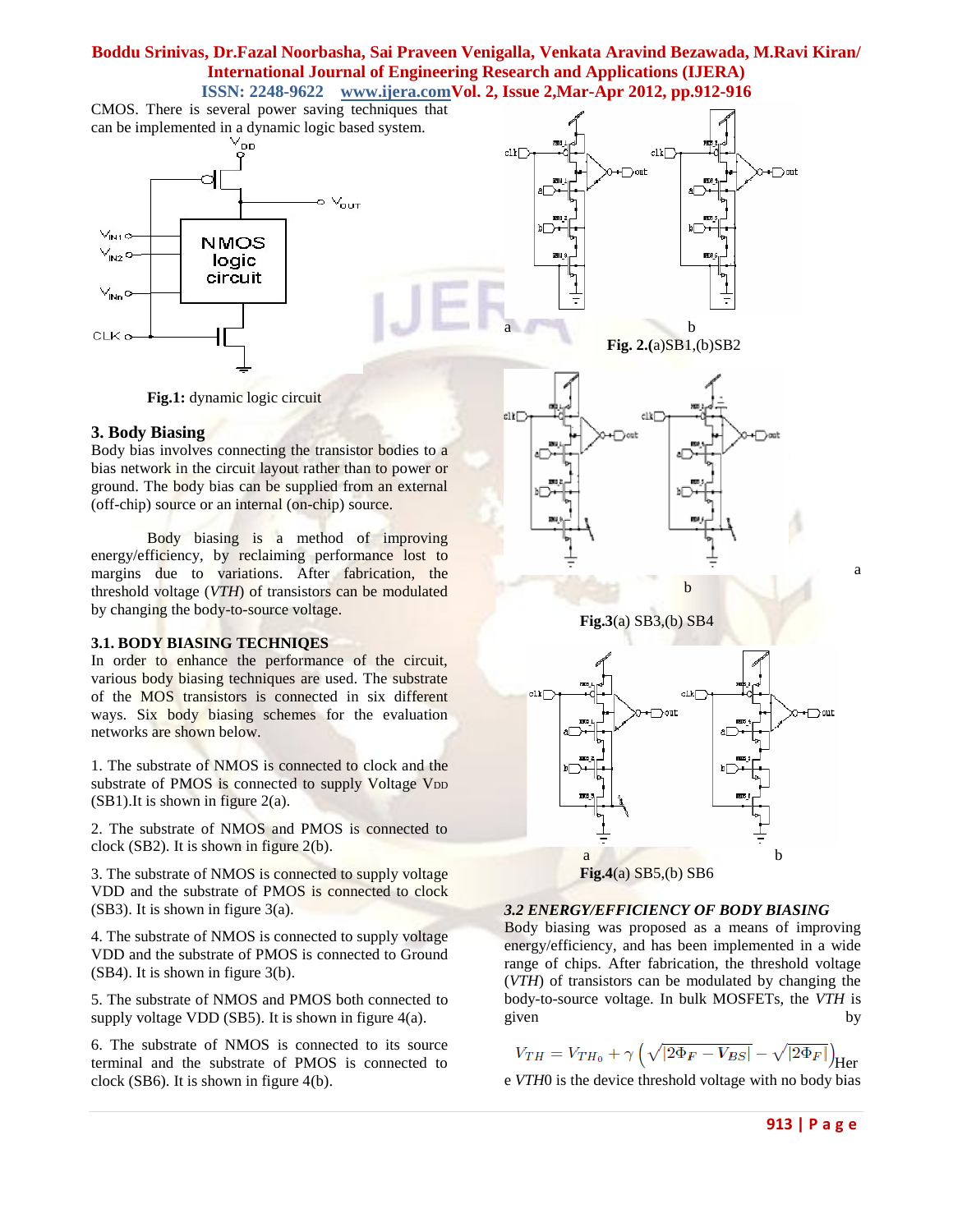applied, 2Φ*F* is the surface potential at strong inversion, and  $\gamma$  is the body effect coefficient[7]-[9].

#### **4. Design Of Adders With Body Biasing**

This section presents the basic construction and simulation of primitive gates and adders. Here we are using Proposed SB4 biasing, in which the substrate of NMOS is connected to its source terminal and the substrate of PMOS is connected to its Ground terminal. Shows minimum power consumption, delay and Power delay product. The designs are tested and compared at 65 nm technology.



**Fig.3:** full adder schematic diagram

Figure.3 represents the schematic for full adder with body biasing. Here we are using SB4 biasing technique.



**Fg.4:** Waveform full adder

Figure.4 represents the output wave form for full adder with body biasing circuit, which gives minimum delay and power dissipation compared to conventional adder.

## **5. Design Of 8-Bit Multiplier & Comparision**

## **5.1 BINARY MULTIPLIER**

In the binary number system the digits, called bits, are limited to the set [0, 11]. The result of multiplying any binary number by a single binary bit is either 0, or the original number. This makes forming the intermediate partial-products simple and efficient. Summing these partial-products is the time consuming task for binary multipliers.

#### **5.2 ARRAY MULTIPLIERS**

Binary multiplication of positive operands can be implemented in a combinational two dimensional logic array. A 4X4 array multiplier is shown in figure 1. The functions of M0, M1, M2, and M4 are also shown in figure 1. X3X2X1X0 is the 4 bit multiplicand and Y3Y2Y1Y0 is the 4 bit multiplier. The main component in each cell is a full adder. The AND gate in each cell determines whether a multiplicand bit, Xj is added to the incoming partial product bit based on the value of the multiplier bit Yi. Each row adds the multiplicand (appropriately shifted).



**Fig.5.** Array multiplier



**Fig.6**.Schematic for 8- bit multiplier using body biasing.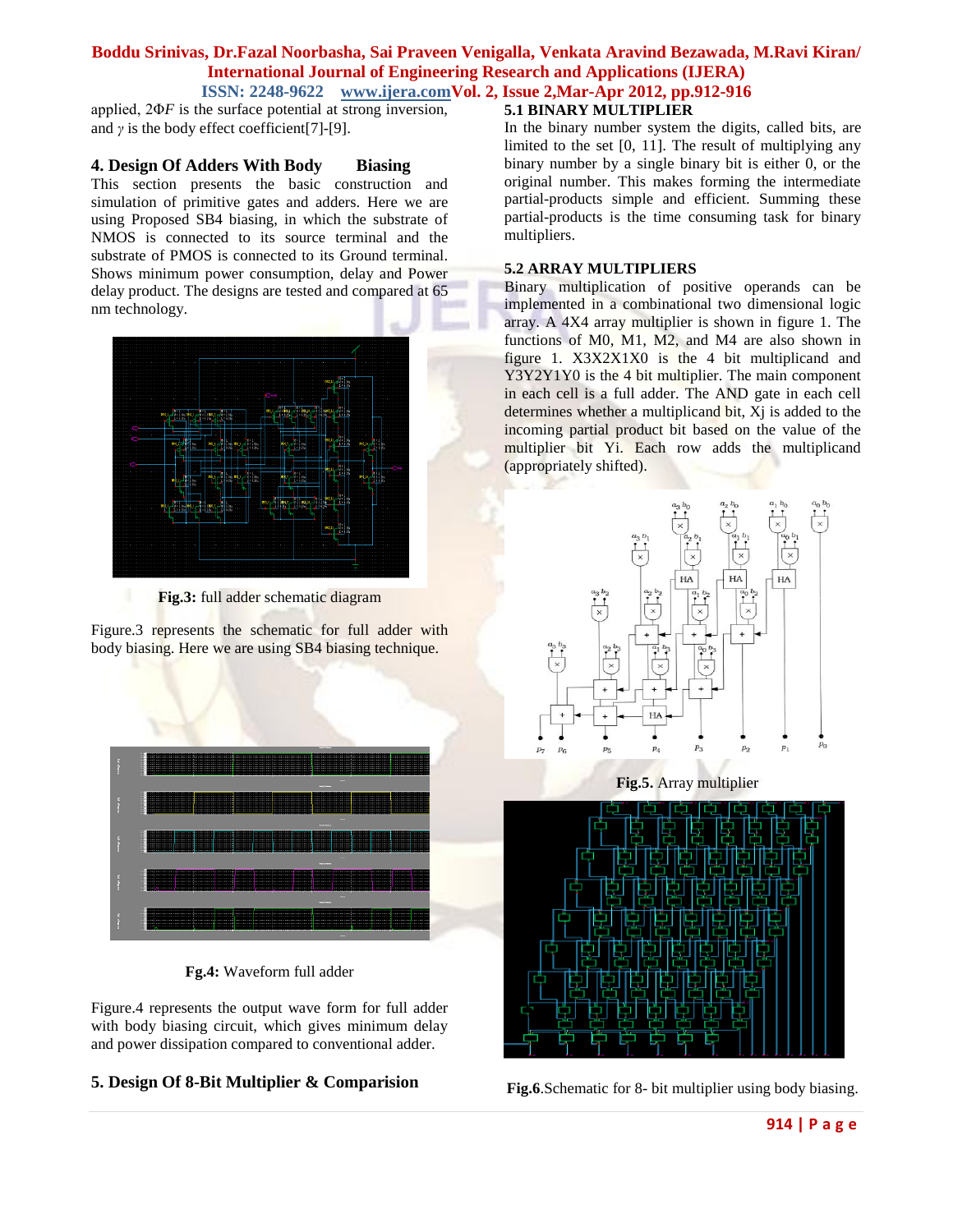The above figure represents the schematic for an 8 bit multiplier with body biasing. In which the entire circuit is designed with body biasing and, adder blocks



**Fig.7**.wave form for 8 bit multiplier using body biasing

The above shown figure represents an output wave form for 8 bit multiplier. In the figure A0-A7 and B0-B7 are represented as input signals corresponding to this the output signals are represented as S0-S15.



Fig.8.Delay of 8 bit multiplier using body biasing

The above shown figure represents the delay calculation for an 8 bit multiplier with body biasing circuit. Delay calculation is done for signals those having maximum signal levels. From this we calculated the rise and fall delays which are tabulated in below tabular form.

Comparison between conventional CMOS logic and body biasing logic circuits

| <b>Topology</b>                | <b>Rise</b><br>delay<br>ps | Fall<br>delay<br>ps | <b>Power</b><br>dissipation<br>$\mathbf{u}$ W |
|--------------------------------|----------------------------|---------------------|-----------------------------------------------|
| <b>AND</b>                     | 8.35                       | 6.88                | 0.36                                          |
| <b>HALF</b><br><b>ADDER</b>    | 12.45                      | 11.53               | 0.026                                         |
| <b>FULL</b><br><b>ADDER</b>    | 17.00                      | 14.67               | 0.44                                          |
| 8 BIT<br><b>MULTIPLIE</b><br>R | 4.7                        | 3.51                | 2.79                                          |

**Table1 Power dissipation and delay of body biasing circuits**

| <b>Topology</b><br>Topology     | <b>Rise</b><br>delay<br>ps | Fall<br>delay<br>ps   | <b>Power</b><br>dissipation<br>$\mu$ W |
|---------------------------------|----------------------------|-----------------------|----------------------------------------|
| <b>AND</b>                      | 21.0                       | 19.4<br>5             | 1.27                                   |
| <b>HALF</b><br><b>ADDER</b>     | 29.3                       | 23.6                  | 1.87                                   |
| <b>FULL</b><br><b>ADDER</b>     | 23.6<br>$\overline{5}$     | 22.5<br>$\mathcal{R}$ | 2.65                                   |
| 8 BIT<br><b>MULTIPLIE</b><br>R. | 13.4<br>5                  | 13.2                  | 5.13                                   |

**Table2 Power dissipation and delay of conventional CMOS circuits**

## **6. Conclusion**

In this paper, an exhaustive analysis and design methodology for commonly used high-speed primitive gates, adder and multiplier circuits using body biasing technique is implemented in 65-nm CMOS technologies. The goal is to reduce the power consumption. So we are designed the circuits with body biasing. Hence the power consumption for the above 8-bit multiplier design using body biasing technique is 45.61% less compared to the conventional static CMOS logic circuit.

## **REFERENCES:**

[1]. G. Ono and M. Miyazaki, "Threshold-voltage balance for minimum supply operation [LV CMOS chips]," *IEEE Journal of Solid-State Circuits*, vol. 38, 2003.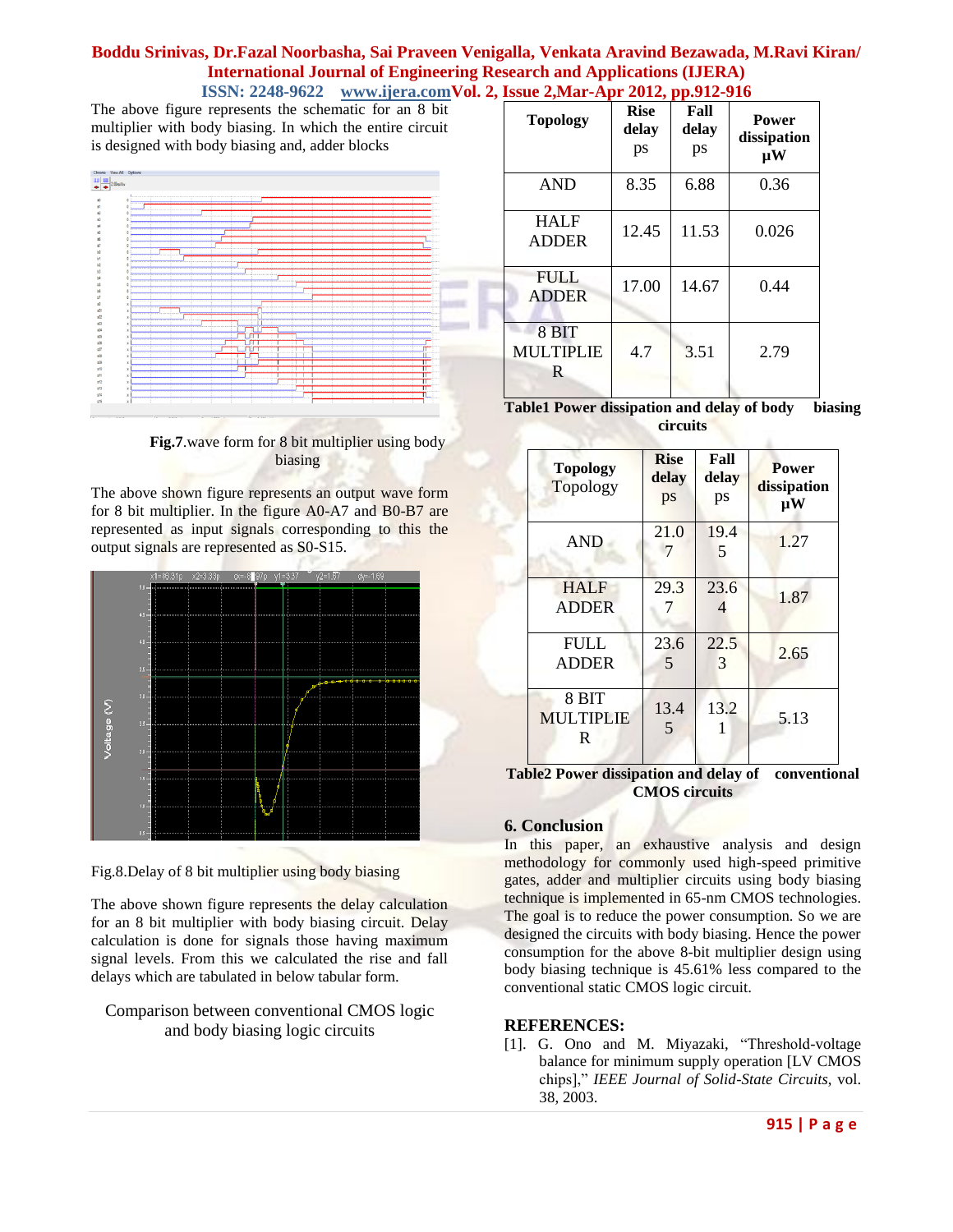[2]. M. Miyazaki, G. Ono, and K. Ishibashi, "A 1.2- GIPS/W microprocessor using speed adaptive threshold-voltage CMOS with forward bias," *IEEE Journal of Solid-State Circuits*, vol. 37, no. 2, 2002.

.

- [3]. Suman Nehra, "High Performance VLSI Design Using Body Biasing in Domino Logic Circuits", *International Journal of Technology And Engineering System(IJTES) Jan –March 2011- Vol.2.No.2.*
- [4]. E. J. Nowak, "Maintaining the benefits of CMOS scaling when scaling bogs down," *IBM Journal of Research and Development*, vol. 46, no. 2/3, pp. 169–180, 2002.
- [5]. M. T. Bohr, "Nanotechnology goals and Challenges for electronic applications", *IEEE Trans.Nanotechnol.*, vol.1, pp. 56–62, Mar. 2002.
- [6]. R. Ronen et al., "Coming challenges in micro architecture and architecture", Proc. IEEE, vol. 89, pp. 325–339, Mar. 2001.
- [7]. M. W. Allam, M. H. Anis, and M. I. Elmasry, "High- Speed Dynamic Logic Styles for Scaled Down CMOS and MTCMOS Technologies", Proceedings of the IEEE International Symposium on Low Power Electronics and Design, pp. 155- 160, July 2000.
- [8]. Narendra S., Tschanz J., Hofsheier J., Bloechel B., Vangal, S., Hoskote Y., Tang S., Somasekhar D., Keshavarzi A., Erraguntla V., Dermer G., Borkar N., Borkar S., De V., "Ultra-low voltage circuits and processor in 180nm to 90nm technologies with a swapped-body biasing technique", Solid-State Circuits Conference, 2004. Digest of Technical Papers. ISSCC. 2004, vol., no., pp. 156-518 Vol.1, 15-19 Feb. 2004.
- [9] J. Rabaey, A. Chandrakasan, and B. Nikolic, "Digital integrated circuits: A design perspective," p. 23. [Online]. Available: http://www.thompson.ece.ufl.edu/DIC08/lecture1



**Srinivas Boddu** was born in A.P,India. He received the **B.Tech** degree in **Electronics&communications engineering** from Jawaharlal Nehru Technological University in 2009. Presently he is pursuing M.Tech VLSI Design in KL University. His research

interests include FPGA Implementation, Low Power Design.



**Dr. Fazal Noorbasha** was born on  $29<sup>th</sup>$  April 1982. He received his, B.Sc. Degree in Electronics Sciences from BCAS College, Bapatla, Guntur, A.P., Affiliated to the Acharya Nagarjuna

University, Guntur, Andhra Pradesh, India, in 2003, M.Sc. Degree in Electronics Sciences from the Dr. HariSingh Gour University, Sagar, Madhya Pradesh, India, in 2006, M.Tech. Degree in VLSI Technology, from the North Maharashtra University, Jalgaon, Maharashtra, INDIA in 2008, and Ph.D. Degree in VLSI from Department Of Physics and Electronics, Dr. HariSingh Gour Central University, Sagar, Madhya Pradesh, India, in 2011. Presently he is working as a Assistant Professor, Department of Electronics and Communication Engineering, KL University, Guntur, Andhra Pradesh, India, where he has been engaged in teaching, research and development of Low-power, High-speed CMOS VLSI SoC, Memory Processors LSI"s, Fault Testing in VLSI, Embedded Systems and Nanotechnology. He is a Scientific and Technical Committee & Editorial Review Board Member in Engineering and Applied Sciences of World Academy of Science Engineering and Technology (WASET), Advisory Board Member of International Journal of Advances Engineering & Technology (IJAET), Member of International Association of Engineers (IAENG) and Senior Member of International Association of Computer Science and Information Technology (IACSIT). He has published over 20 Science and Technical papers in various International and National reputed journals and conferences.



**Sai Praveen Venigalla** was born in A.P, India. He received the B.Tech. degree in **Electronics&communicatioE ngineering** from Jawaharlal Nehru Technological University in 2009. Presently he is pursuing M.Tech VLSI

Design in KL University. His research interests include FPGA Implementation, Low Power Design.